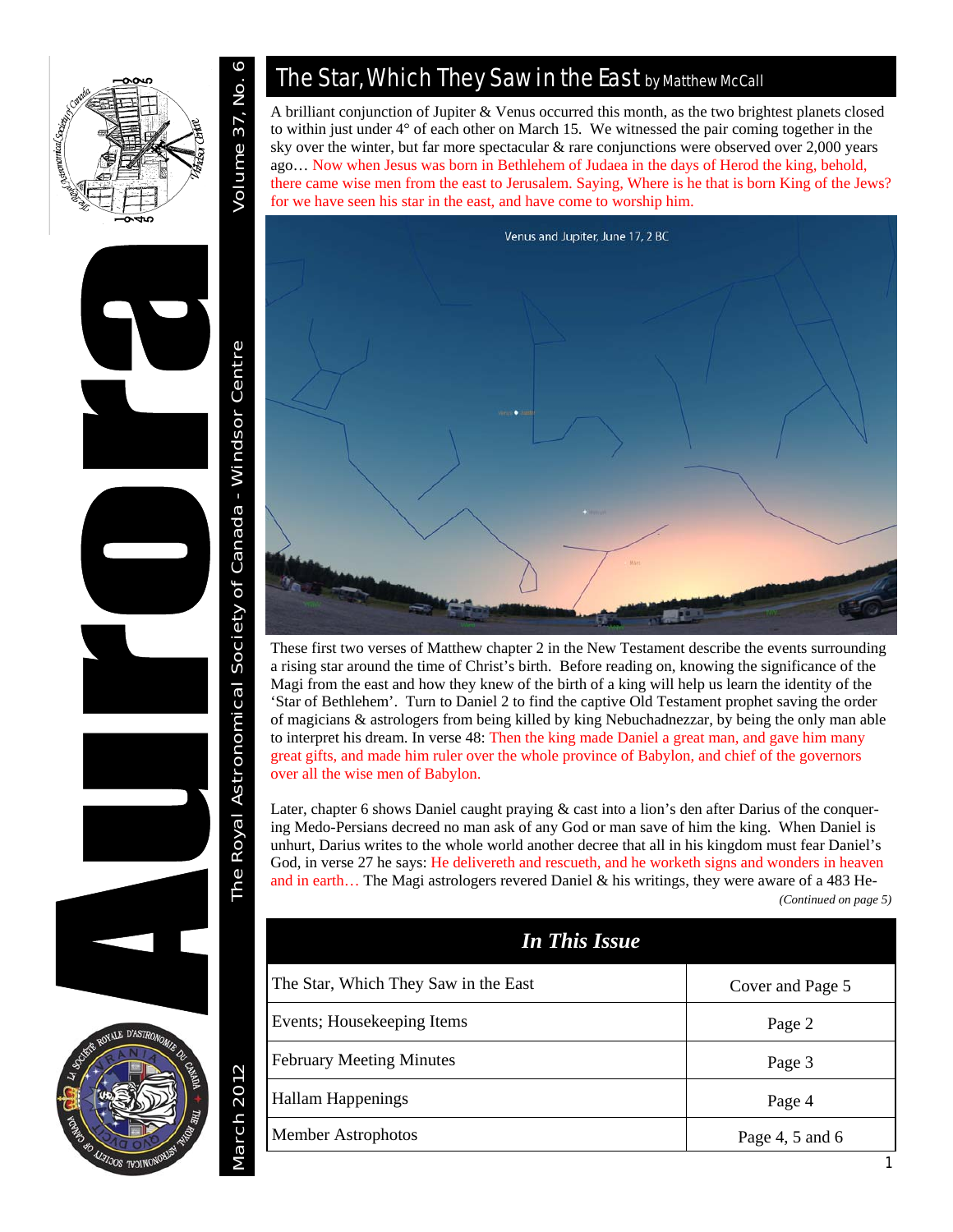# Calendar of Events



### Submissions

Aurora is published monthly except for July, August and December. The September, October, January, March and May issues are full newsletters (usually 6 pages) with a number of member submitted articles. The November, February, April and June issues are short flyers (2 pages).

Submitted articles can be of any length from a paragraph to multiple pages. I can scan pictures and/or diagrams (both prints and film) to support your article and the originals will be returned to you.

Submission deadline is the 1st of the month.

Editor: Steve Mastellotto Email: mmastellotto@cogeco.ca

Comber area and it includes the major highways (401, 77, 8 and 46) that are in the area

Highway 401 East to Highway 77 South to South Middle Road. Turn right onto South Middle Road and go about 1 kilometer and just after the point where Concession 9 joins it (it is hard to see this intersection) you will (left) of the road. 3989 South Middle Road.

(you come to a stop sign) you have gone too

# Membership

The Windsor Centre of The Royal Astronomical Society of Canada meets on the 3rd Tuesday of every month (except July and August) at the K of C Maidstone Recreation Centre. In addition to regular meetings the centre hosts a number of observing nights, a picnic and a December social. Members receive a copy of the Observer's Handbook, a subscription to SkyNews magazine and access to the Centre's library and telescopes. And optionally the RASC Journal in print form—online version free.

Annual Membership Fees: Please see the RASC website at **www.rasc.ca** for current rates.

Contact Greg Mockler at (519) 326-7255 or visit our website at: http://www.rascwindsor.com for more information.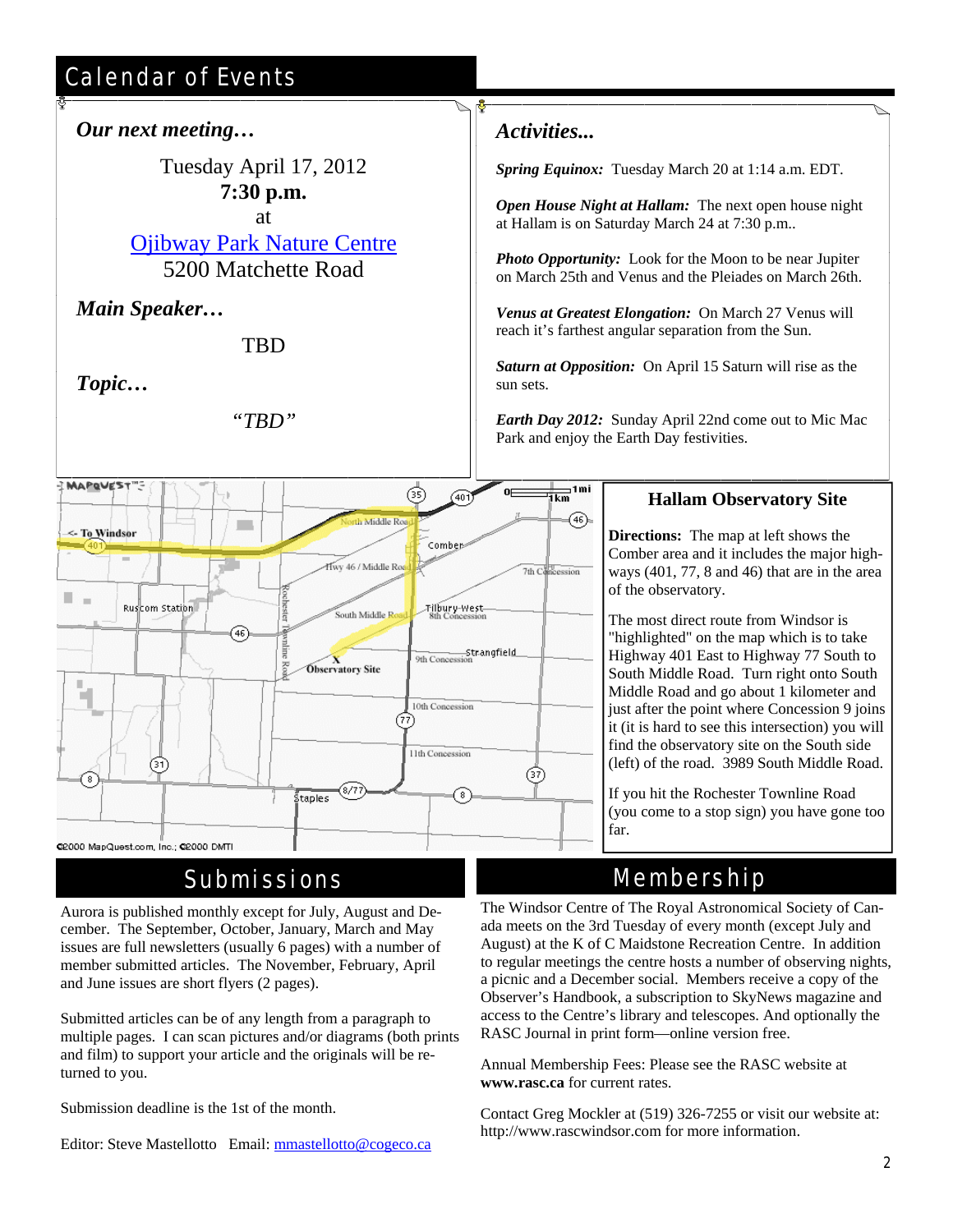## February 2012 Meeting Minutes by Art Rae

The monthly meeting of The Royal Astronomical Society of Canada - Windsor Centre was held at the Ojibway Park Nature Centre on February 21, 2012.

Windsor Centre **President Paul Pratt** chaired the Meeting. Paul called the Meeting to order at 7:35 p.m. and welcomed members and guests to the Ojibway Nature Centre.

Paul made a few short business announcements including:

- The Windsor Centre Council meeting was held on February 13, 2012.
- Current membership stands at 102 with 2 associate and 6 student members.
- Upcoming events of note include Earth Day, Science Rendezvous, Venus transit, Point Pelee dark skies night February 25th, possible field trips this year and viewing glasses coming from National for the upcoming Venus transit.

#### **Main Talks**

Paul introduced **Pierre Boulos** who described and demonstrated the **Windsor Centre's new Facebook page**. On Facebook you will need to make an account (e-mail and password) then search for "RASC Windsor Centre". With this new communication venue the old Yahoo Group will be shut down.

Paul introduced **Steve Mastellotto** who gave slide show history of **Hallam Observatory** starting on April 26, 2001 when the dome building was moved from St. Clair College and mounted on it's present site, showing it's development, features and improvements to the facility and instruments there. Improvements include a motorized dome rotation, an additional 114mm refractor and a viewing deck around the building. Access is available to the public and members. There is a user fee of \$10 for grounds access and \$40 fee for access to the telescope facility. A one time fee of \$10 is for a key to the building.

Paul then introduced **Brian Thomas**, one of our active astrophotographers at Hallam who presented musical slide show of some of the objects he has captured this past year including images of the Sun, planets and deep sky objects, galaxies and nebulae.

#### **Break**

The **50:50 draw** was held after the Break.

**Director of Observing Report, Steve Pellarin:** Steve provided a quick tour of sky events for the coming month. Included in the report:

- A partial solar eclipse visible in western Canada this month
- Aurora seen on February 18th expected again on February  $25<sub>th</sub>$
- Spring constellations are now showing in the eastern sky
- Planets prominent include Mercury, Saturn, Jupiter and Venus
- Venus is the brightest in 8 years
- February 29th is best for Mercury just after sunset
- Jupiter and Venus will show closest approach on March

12th as was demonstrated with a Stellarium planetarium program

- Mars will be at opposition on March 3rd
- Steve showed the differences in apparent size of Mars at opposition over a period of years
- On March 1st the Moon is at it's highest point in the sky this year
- Zodiacal light should be visible about now
- Comet Garradd is still visible
- Deep sky objects to look for now include: in Orion, NGC1788 the Fox nebula near Beta Eridanus
- Looking to the Moon search for the crater chain Davy near Aristarchus and Ptolemaeus. It is best to find 8 days after the new moon.

Paul Pratt reminded members that he hoped to see them at the next Hallam Open House Night on February 25th or at Point Pelee that same night.

Next meeting will be on March 20, 2012 at the Ojibway Nature Centre.

The Meeting was adjourned at 9:40 p.m..



*Jupiter and the lunar crater Clavius images by Pete Barbaro*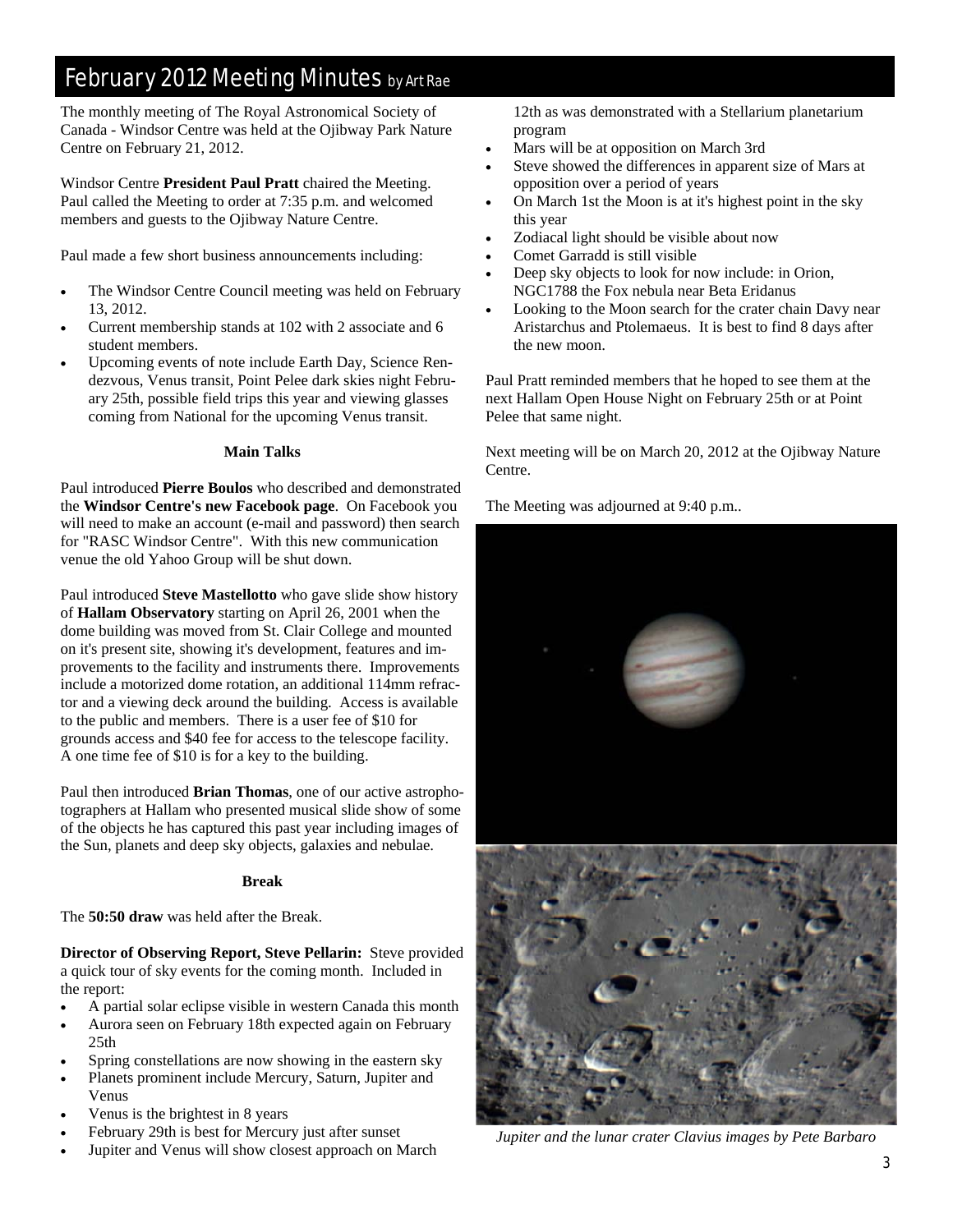### Hallam Happenings by Dave Panton

Significant Sunspot activity has permitted doing some daylight astroimaging at Hallam. Once the solar filter is fitted onto the C14 and caps on guider, finder and AT111 telescope the C14 telescope can be safely pointed at the Sun. The view in the eyepiece has to be seen to be believed. The spots change shape quite rapidly and move across the face of the Sun in a matter of days. Unfortunately the best series of Sun spots was lost via several consecutive days of overcast. This is a target that does not require long exposures or exotic computer programs to obtain great images. Only a few minutes at the telescope are needed and then what does one do the rest of the day?

Al and I spent some time one nice Sunny day determining that in daylight stars as dim as magnitude three can be seen via the C14 telescope when pointed directly at them via the computer program that controls the telescope mount. Our intention was to

start a polar alignment check in late afternoon and finish the adjustments as needed in the dark. This was a failure when we found the cross focal length of the cross hair eyepiece, essential for the task was quite short and the ideal star images were too dim to be seen in daylight.

Later in the dark, it was found our polar alignment was not perfect and small adjustments were made in the mount to bring it into an acceptable range. They were so small pointing accuracy was not noticeably affected.

The objective of all this was to

solve the mystery of stars shifting a tiny bit, always in the same direction from frame to frame during autoguided astroimaging sessions. In theory they should always be in the same spot but are not. The cause of this effect is still unknown and is the most intriguing of the many problems solved at Hallam in making it into the great amateur observatory it is today.

The used replacement for the automobile battery to power the dome shutter motors showed signs of eminent complete failure and was replaced by a new battery. Al DesRosiers did the heavy work in obtaining and installing the new battery.

January and February open house nights were well attended. Lots of people come out even under totally overcast skies just to see and enjoy the facility. Many are fascinated to see the telescope, operated from the warm room whirr it's way to point to objects that are somewhere out there behind the clouds. The ceiling mounted projector is a important asset as all can see what is going on at the computer screen projected on the North wall of the warm room. Members' astrophoto collections (all shot from

Hallam) never cease to awe and amaze visitors. The warm room becomes a comfortable mini-theatre. We could use a selection of astronomy related DVD's to add to the entertainment venue.

Brian Thomas has a new camera designed to rapidly capture hundreds of bright Moon and planetary images which are then processed to pick the best and stack them to create beautifully detailed color images. His Mars images belong in an astronomy magazine. Percival Lowell, a pioneer Mars observer would love to have had images like Brian's back in his day.

Proving cleanliness of telescope objectives is not a major factor in taking good astroimages. Matt McCall and I took a series of good looking images of the small open cluster Caldwell C10 in the constellation Cassiopeia. Then we discovered about a cup full of snow had dropped down from somewhere up inside the dome

> onto the C14 corrector plate. I regret abandoning the session at that point rather than carrying on to take the dark frames and "flats" required for a full session with subsequent computer processing. Even without them, the finished stacked image was fairly presentable in spite of the mess on the corrector plate.

> Another discovery was made at Hallam in doing some experiments with various Bahtinov mask configurations. Three were tried in the C14 with respectively. The first had the absolute minimum of three slots forming the characteristic "Y" shape. The big surprise was finding a mere three slot mask

works perfectly. Of course a bright star (Sirius in this case) is needed because so much light is blocked by the rest of the blanked out mask. Focus with a 17 and then 33 slot masks were identical to that obtained with the simple three slot mask. This simple device has virtually revolutionized astroimaging by allowing imagers to quickly and accurately obtain perfect focus. Mr. Bahtinov's name will long live in astronomy.

Our mild Winter has allowed easy access to the observatory (so far). Only a couple of low snow banks were blown in on the site and easily driven across. The sky did not bring snows but nor did it bring many clear nights.

The whole scene at Hallam outdoors has been changed with the removal of the hundreds of dead ash trees by land owner Moe Trepanier. It is much more open and our view to the South and South West greatly improved. The row of Maple trees we could barely see on the Southern boundary of the ash trees was left intact. When they leaf out we will have pretty reasonable blockage from distant farm lights. Thank you Moe!



*Image by Dave Panton using the C14 at Hallam*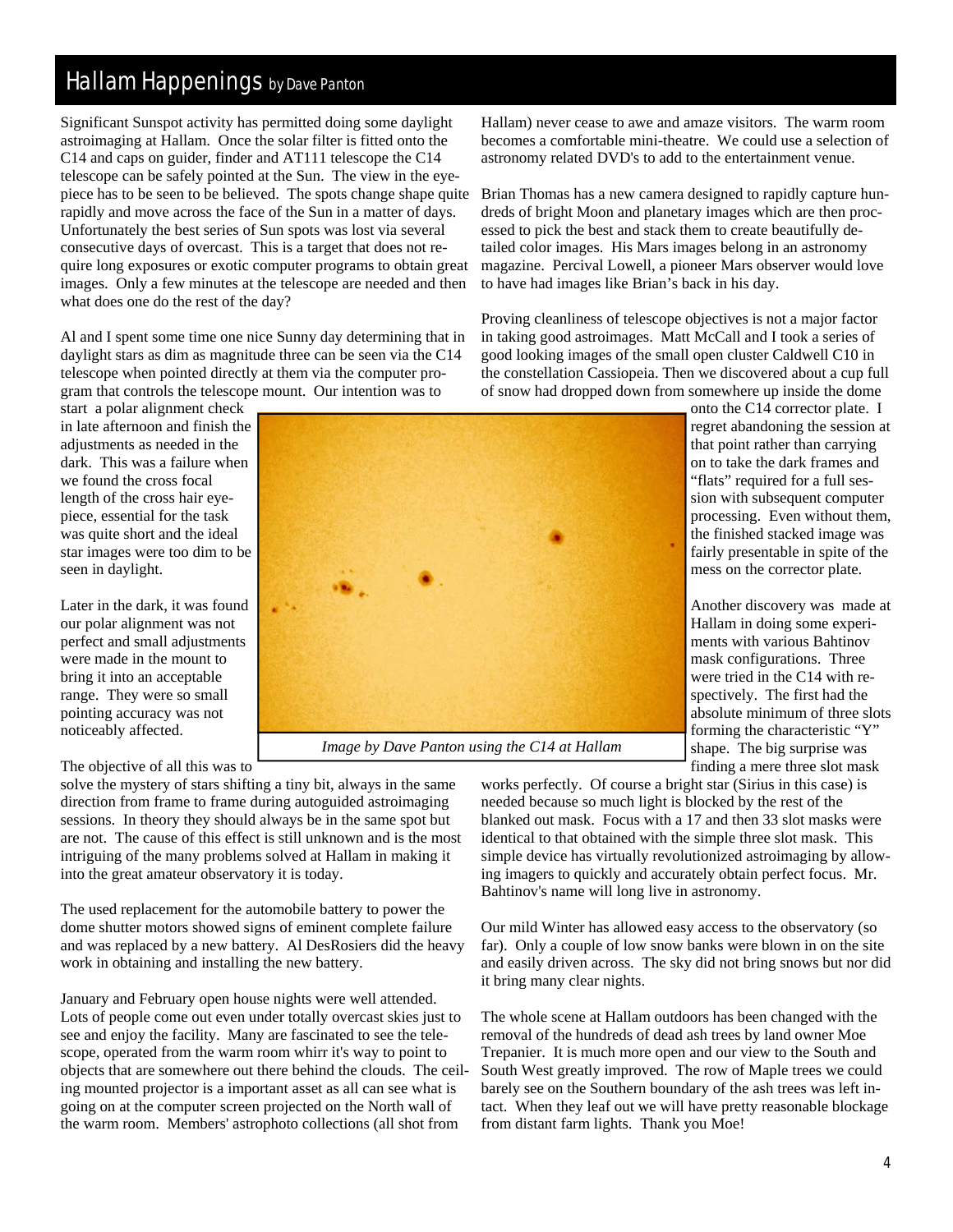### The Star, Which They Saw in the East (continued from page 1)

brew-year countdown to a time just before his king would be killed, starting with the issuing of an order to rebuild the holy city from after the Babylonian siege, in Daniel 9:25-26.

Know therefore and understand, that from the going forth of the commandment to restore and to build Jerusalem unto the Messiah the Prince shall be seven weeks, and threescore and two weeks: the street shall be built again, and the wall, even in troublous times. And after threescore and two weeks shall Messiah be cut off, but not for himself… The Hebrew term 'weeks' means 'weeks of years', in which one 'week' is seven 360-day years (7 weeks = 49 Hebrew years, [threescore and two] 62 weeks = 434 Hebrew years). Despite calendar conversion uncertainties, the simple point is that Magi knew an incredibly close date for when a fully adult messiah of over 30 years age would die.

Returning to Matthew 2, upon being troubled to learn that reputable stargazers had arrived to pay homage to a Jewish messiah, King Herod gathers the chief priests of Israel together, where they tell him that Christ is prophesied to be born in Bethlehem. He then summons the Magi in verse 7… Then Herod, when he had privily called the wise men, enquired of them diligently what time the star appeared. Verse 8 states he sends them to Bethlehem, then in verse 9, at some point after leaving... the star, which they saw in the east, went before them, till it came and stood over where the young child was.

We know this 'star' had at some point made itself visible in the eastern sky like all usual celestial objects that rise and set, then at the time they departed Jerusalem, it moved ahead of them in the direction they were traveling, westward leading until it stopped above Bethlehem. It is clearly a 'wandering star' or a planet, as it became stationary in the sky, since there is only one planet the Magi would consider appropriate to attribute to a king of all gods, we know the planet was Jupiter, which began retrograde motion in the middle of the constellation Virgo, on Dec. 25, 2 BC.

And when they were come into the house, they saw the young child with Mary his mother, and fell down and worshipped him... Matthew 2:11. It must be clearly understood that although astrology & the improper mixing of Judaeo-Christian figures with it is strictly forbidden in Scriptures, the Magi were not adherents to the Hebrew faith, and this is simply the method used as it was what they understood. Note, they were let inside a 'house' to see a 'young child', not a manger with a baby, as a common misconception is that the Magi were present at the nativity scene with the shepherds.



The birth of Christ happened over a year earlier & sometime before that, a dazzling conjunction of Venus & Jupiter rose in the east.

Jupiter and Venus from Bethlehem June 17, 2 BC

So close as to touch that it very nearly gave an appearance of a single bright star, on Aug. 12, 3 BC. There are many facts surrounding plenty more celestial events that occurred in the sky in 3-2 BC, I won't spoil anything by revealing anything more, except by this time, Magi knew they were within less than 35 years of Daniel's writing coming true.

Sometime after the two planets came even closer again, to set together on June 17, 2 BC, they'd been motivated to go to Jerusalem with their gifts, as this 'Star of Bethlehem' would have awed observers far more than the sight just seen of Venus & Jupiter in our skies. Much of the info presented here, and lots more can be found in 'The Star of Bethlehem: The Star that Astonished the World' by Ernest L. Martin. It can be accessed in electronic form online at http:// www.askelm.com/star/index.asp.